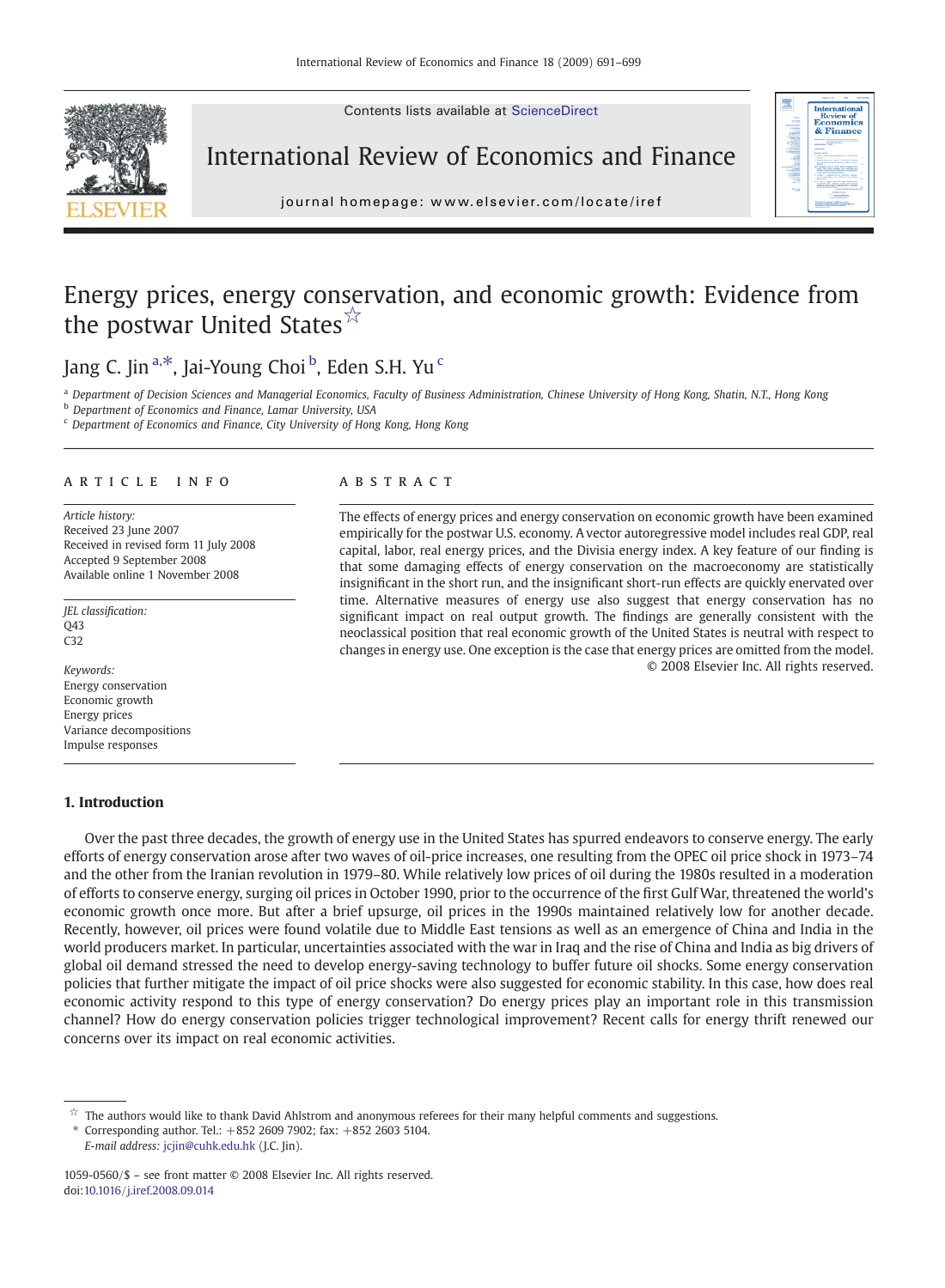Biophysical and ecological economists' view has been proposed as an explanation for the macroeconomic role of energy. [Cleveland,](#page--1-0) [Costanza, Hall, and Kaufmann \(1984\)](#page--1-0), for example, proposed that energy plays a central role in income determination and hence an economy would be significantly affected by energy use. [Sweeney and Fenichel \(1986\),](#page--1-0) however, found that the response of energy consumption to changes in energy prices was asymmetric. In particular, a decrease in energy consumption was more sensitive to price increases than did an increase in energy consumption due to price decreases. This suggests that energy conservation can be achieved simply by raising energy prices, though costly and painful. Alternatively, [Chandler, Geller, and Ledbetter \(1988\)](#page--1-0) suggested a non-price conservation that includes technological improvements to raise energy efficiency. In this case, energy consumption can be reduced without creating damaging effects on the economy. Recently, [Smulders and de Nooij \(2003\)](#page--1-0) further developed a 'new' growth model in which the development of new energy-related technology is determined endogenously by different levels of energy conservation. If the level of conservation is slow, there will be less incentives to develop new technology, and hence a decrease in energy use will depress the economy. But if energy consumption is to be reduced fast, perhaps, due to a sudden oil price hike, people may have more incentives to develop new technology. In this case, energy conservation may have less impact on output growth.

Several studies have attempted to find empirically the role of energy in the short and long runs, but a consensus on the role of energy has been difficult to find. In particular, most studies have focused upon the identification of either Granger-causal directions or cointegrated long-run relations, but do not explicitly show whether the signs of the effects are positive or negative (e.g. [Stern,](#page--1-0) [1993, 2000](#page--1-0), among others). If the signs of the effects are unidentified, any causal directions or cointegrated relations found would be difficult to interpret. For example, if output effects of energy are found negative, this exotic result may have such a policy implication that energy conservation (i.e. a decrease in energy consumption) would have some positive, favorable impacts on real output growth. Furthermore, inferences of Granger causality even within a vector autoregressive (VAR) model attempt to use parameter estimates of each equation. It uses the same logic as in a bivariate case. Since most hypotheses in the VAR model are cross-equation in nature, variance decompositions (VDCs) and impulse response functions (IRFs), which are based upon the moving-average representations of the VAR model, would be more appropriate to examine the dynamic responses of one variable to another over time. In particular, the IRFs can be used to identify the signs of the effects over longer horizons.

The aim of this paper is to explore with the postwar U.S. data how energy conservation is compatible with observed movements in economic growth. The role of energy prices will be further investigated in this relationship. The framework of analysis is a fivevariable VAR model that includes real gross domestic product (GDP), real capital, labor, real energy prices, and real energy consumption. For the energy consumption variable, a quality-weighted Divisia energy index is constructed based on expenditures on three major resources of energy. In this case, energy expenditures are used as a proxy for the quality of energy. Energy prices are also included in the model to allow them to affect GDP directly, as well as indirectly through energy consumption. A rapid rise of oil prices, for example, may directly hamper economic growth at least in the short run because production costs will rise until energysaving technologies are developed. It may also reduce the consumption of oil, which in turn lowers economic activities.

### 2. Empirical model and the data

The effects of energy consumption on economic growth are estimated using a vector autoregressive (VAR) model. A vector autoregressive process of order p,  $VAR(p)$ , for a system of k variables can be written as:

$$
Z_t = A + B(L)Z_t + u_{t,}
$$
\n<sup>(1)</sup>

where  $Z_t$  is a  $k \times 1$  vector of system variables, A is a  $k \times 1$  vector of constants,  $B(L)$  is  $k \times k$  matrix of polynomials in the lag operator L, and  $u_t$  is a  $k \times 1$  vector of serially uncorrelated white noise residuals. The standard [Sims \(1980\)](#page--1-0) VAR is an unrestricted reducedform approach and uses a common lag length for each variable in each equation. That is, no restrictions are imposed on the coefficient matrices to be null, and the same lag length is used for all system variables. The standard VAR is employed here because there is little agreement on the appropriate structural model of an economy and few restrictions are placed on the way in which the model variables interact in estimation of the model.<sup>1</sup>

In addition, the VAR results would be biased and misleading if relevant variables were omitted from the model [\(Stock and Watson,](#page--1-0) [2001](#page--1-0)). To avoid the 'omitted variable bias', our VAR model is constructed based upon structural assumptions. For example, energy prices may affect real economic activity even if energy consumption has no effect on real output. Since energy consumption and energy prices are highly correlated, the output effect due to changes in energy prices might be incorrectly attributable to energy consumption if energy prices were omitted from the model. Therefore, the system variable vector  $Z_t$  includes five variables, i.e.

$$
Z_t' = f(K, L, EC, EP, GDP) \tag{2}
$$

Real composite production prices of fossil fuels measured in 1996 prices are used as real energy prices (EP). Real GDP in 1996 prices is used as real output (GDP). Gross fixed capital formation that includes both private and government investment is deflated by the GDP deflator (1996 = 100) to construct a proxy for real capital (K). Total employment is used as a proxy for labor input (L). A

 $<sup>1</sup>$  The drawback, of course, is that it is difficult to distinguish sharply among different structural models, since the standard VAR techniques used here are a</sup> reduced-form approach. [Cooley and LeRoy \(1985\)](#page--1-0) and [Leamer \(1985\)](#page--1-0) pointed out this limitation of the reduced-form VAR approach. Recently, [Stock and Watson](#page--1-0) [\(2001\),](#page--1-0) among others, critically argued that structural VAR models were also difficult to use for structural inferences and for policy analysis, since the results were found sensitive to the specific identifying assumptions used. Therefore, as long as the standard VAR models are specified based on structural assumptions and institutional details, the VAR techniques (e.g., VDCs and IRFs) can be used to provide sensible estimates of causal inferences.